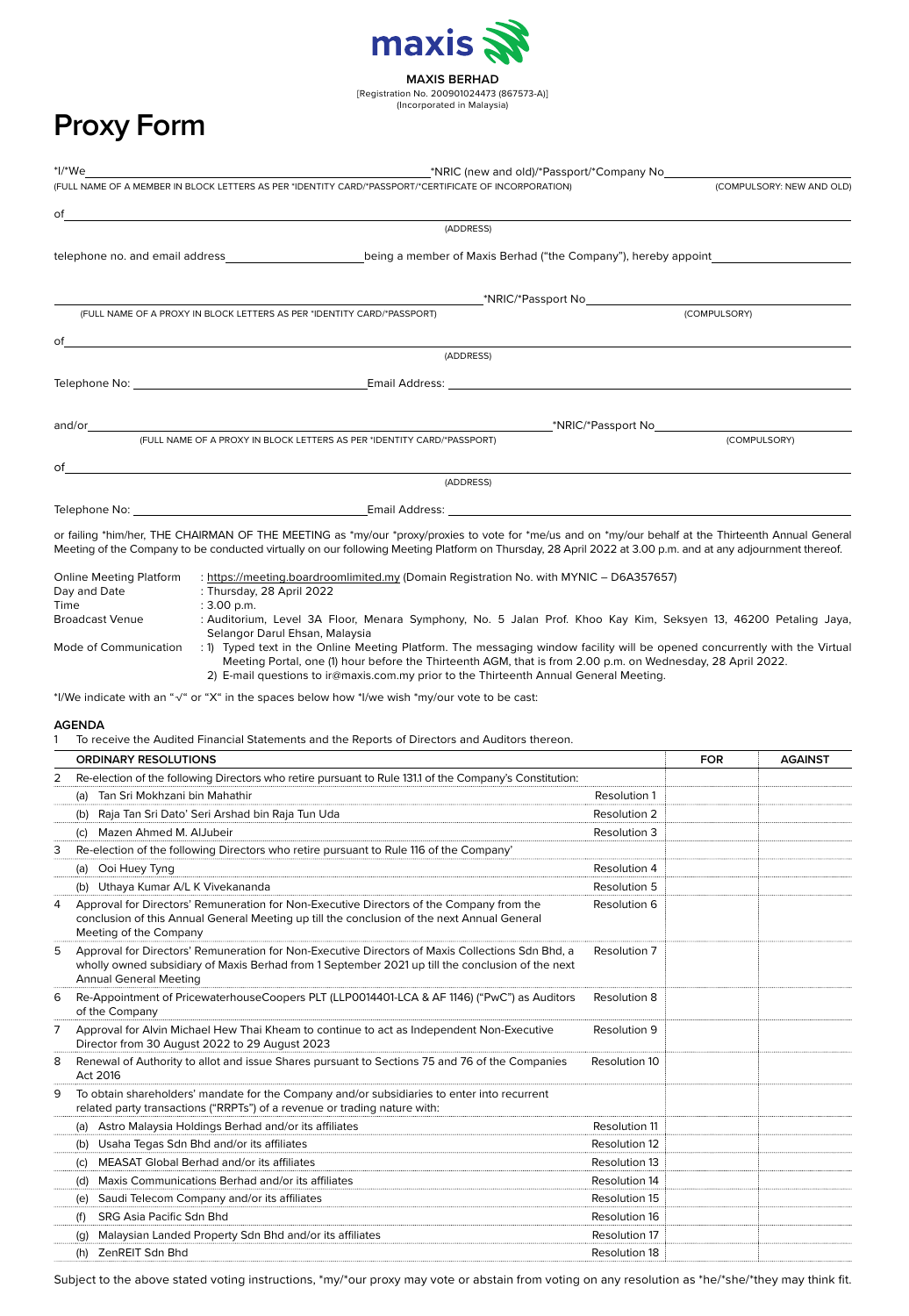#### **If appointment of proxy is under hand**

| Signed by *individual member/*officer or attorney of                     |                                                                                                                                                                                                                                                                                                                                                                                                                                                                                                                                                                                                                                                                         |                                                                                                                                                                                                                                                                                                                                                                                                                                                                                                                                                                                                                                                                                                                                                                                                                                                                                                                                                                                                                                                                                                                                                                                                                                                                                                                                                                                                                                                                                                                                                                                                                                                                                                                                                                                                                                                                                                                                                                                                                                                                                                                                                                                                                                                                                                                                                                                                                                                                                                                                                                                                                                                                                                                                                                                                                                                                                                                                                                                                                                                                                                                                                                                                                                                                                                                                                                                                                                                                                                                                                                                                                                                                                                                                                                                                                                                                                                                                                                                                                                                                                                                                                                                                                                                                                                                                                                                                                                                                                                                                                                                                                                                                                                                                                                                                                                                                                                                                                                                                                                                                                                                                                                                                                                                                                                                                                                                                                                                                     |              | The proportions of *my/*our holding to be represented<br>by *my/*our proxies are as follows:                                                                                                                                                                                                                                                                                                          |  |  |
|--------------------------------------------------------------------------|-------------------------------------------------------------------------------------------------------------------------------------------------------------------------------------------------------------------------------------------------------------------------------------------------------------------------------------------------------------------------------------------------------------------------------------------------------------------------------------------------------------------------------------------------------------------------------------------------------------------------------------------------------------------------|---------------------------------------------------------------------------------------------------------------------------------------------------------------------------------------------------------------------------------------------------------------------------------------------------------------------------------------------------------------------------------------------------------------------------------------------------------------------------------------------------------------------------------------------------------------------------------------------------------------------------------------------------------------------------------------------------------------------------------------------------------------------------------------------------------------------------------------------------------------------------------------------------------------------------------------------------------------------------------------------------------------------------------------------------------------------------------------------------------------------------------------------------------------------------------------------------------------------------------------------------------------------------------------------------------------------------------------------------------------------------------------------------------------------------------------------------------------------------------------------------------------------------------------------------------------------------------------------------------------------------------------------------------------------------------------------------------------------------------------------------------------------------------------------------------------------------------------------------------------------------------------------------------------------------------------------------------------------------------------------------------------------------------------------------------------------------------------------------------------------------------------------------------------------------------------------------------------------------------------------------------------------------------------------------------------------------------------------------------------------------------------------------------------------------------------------------------------------------------------------------------------------------------------------------------------------------------------------------------------------------------------------------------------------------------------------------------------------------------------------------------------------------------------------------------------------------------------------------------------------------------------------------------------------------------------------------------------------------------------------------------------------------------------------------------------------------------------------------------------------------------------------------------------------------------------------------------------------------------------------------------------------------------------------------------------------------------------------------------------------------------------------------------------------------------------------------------------------------------------------------------------------------------------------------------------------------------------------------------------------------------------------------------------------------------------------------------------------------------------------------------------------------------------------------------------------------------------------------------------------------------------------------------------------------------------------------------------------------------------------------------------------------------------------------------------------------------------------------------------------------------------------------------------------------------------------------------------------------------------------------------------------------------------------------------------------------------------------------------------------------------------------------------------------------------------------------------------------------------------------------------------------------------------------------------------------------------------------------------------------------------------------------------------------------------------------------------------------------------------------------------------------------------------------------------------------------------------------------------------------------------------------------------------------------------------------------------------------------------------------------------------------------------------------------------------------------------------------------------------------------------------------------------------------------------------------------------------------------------------------------------------------------------------------------------------------------------------------------------------------------------------------------------------------------------------------------------------------|--------------|-------------------------------------------------------------------------------------------------------------------------------------------------------------------------------------------------------------------------------------------------------------------------------------------------------------------------------------------------------------------------------------------------------|--|--|
|                                                                          | member/*authorised nominee of                                                                                                                                                                                                                                                                                                                                                                                                                                                                                                                                                                                                                                           | (CDS Account No.)                                                                                                                                                                                                                                                                                                                                                                                                                                                                                                                                                                                                                                                                                                                                                                                                                                                                                                                                                                                                                                                                                                                                                                                                                                                                                                                                                                                                                                                                                                                                                                                                                                                                                                                                                                                                                                                                                                                                                                                                                                                                                                                                                                                                                                                                                                                                                                                                                                                                                                                                                                                                                                                                                                                                                                                                                                                                                                                                                                                                                                                                                                                                                                                                                                                                                                                                                                                                                                                                                                                                                                                                                                                                                                                                                                                                                                                                                                                                                                                                                                                                                                                                                                                                                                                                                                                                                                                                                                                                                                                                                                                                                                                                                                                                                                                                                                                                                                                                                                                                                                                                                                                                                                                                                                                                                                                                                                                                                                                   | (Compulsory) | <b>First Proxy</b>                                                                                                                                                                                                                                                                                                                                                                                    |  |  |
|                                                                          | (beneficial owner)                                                                                                                                                                                                                                                                                                                                                                                                                                                                                                                                                                                                                                                      | Date:                                                                                                                                                                                                                                                                                                                                                                                                                                                                                                                                                                                                                                                                                                                                                                                                                                                                                                                                                                                                                                                                                                                                                                                                                                                                                                                                                                                                                                                                                                                                                                                                                                                                                                                                                                                                                                                                                                                                                                                                                                                                                                                                                                                                                                                                                                                                                                                                                                                                                                                                                                                                                                                                                                                                                                                                                                                                                                                                                                                                                                                                                                                                                                                                                                                                                                                                                                                                                                                                                                                                                                                                                                                                                                                                                                                                                                                                                                                                                                                                                                                                                                                                                                                                                                                                                                                                                                                                                                                                                                                                                                                                                                                                                                                                                                                                                                                                                                                                                                                                                                                                                                                                                                                                                                                                                                                                                                                                                                                               |              |                                                                                                                                                                                                                                                                                                                                                                                                       |  |  |
|                                                                          | If appointment of proxy is under seal<br>The Common Seal of                                                                                                                                                                                                                                                                                                                                                                                                                                                                                                                                                                                                             |                                                                                                                                                                                                                                                                                                                                                                                                                                                                                                                                                                                                                                                                                                                                                                                                                                                                                                                                                                                                                                                                                                                                                                                                                                                                                                                                                                                                                                                                                                                                                                                                                                                                                                                                                                                                                                                                                                                                                                                                                                                                                                                                                                                                                                                                                                                                                                                                                                                                                                                                                                                                                                                                                                                                                                                                                                                                                                                                                                                                                                                                                                                                                                                                                                                                                                                                                                                                                                                                                                                                                                                                                                                                                                                                                                                                                                                                                                                                                                                                                                                                                                                                                                                                                                                                                                                                                                                                                                                                                                                                                                                                                                                                                                                                                                                                                                                                                                                                                                                                                                                                                                                                                                                                                                                                                                                                                                                                                                                                     |              | Percentage:                                                                                                                                                                                                                                                                                                                                                                                           |  |  |
| in the presence of:                                                      |                                                                                                                                                                                                                                                                                                                                                                                                                                                                                                                                                                                                                                                                         |                                                                                                                                                                                                                                                                                                                                                                                                                                                                                                                                                                                                                                                                                                                                                                                                                                                                                                                                                                                                                                                                                                                                                                                                                                                                                                                                                                                                                                                                                                                                                                                                                                                                                                                                                                                                                                                                                                                                                                                                                                                                                                                                                                                                                                                                                                                                                                                                                                                                                                                                                                                                                                                                                                                                                                                                                                                                                                                                                                                                                                                                                                                                                                                                                                                                                                                                                                                                                                                                                                                                                                                                                                                                                                                                                                                                                                                                                                                                                                                                                                                                                                                                                                                                                                                                                                                                                                                                                                                                                                                                                                                                                                                                                                                                                                                                                                                                                                                                                                                                                                                                                                                                                                                                                                                                                                                                                                                                                                                                     |              | <b>Second Proxy</b>                                                                                                                                                                                                                                                                                                                                                                                   |  |  |
| Director                                                                 |                                                                                                                                                                                                                                                                                                                                                                                                                                                                                                                                                                                                                                                                         | (CDS Account No.)                                                                                                                                                                                                                                                                                                                                                                                                                                                                                                                                                                                                                                                                                                                                                                                                                                                                                                                                                                                                                                                                                                                                                                                                                                                                                                                                                                                                                                                                                                                                                                                                                                                                                                                                                                                                                                                                                                                                                                                                                                                                                                                                                                                                                                                                                                                                                                                                                                                                                                                                                                                                                                                                                                                                                                                                                                                                                                                                                                                                                                                                                                                                                                                                                                                                                                                                                                                                                                                                                                                                                                                                                                                                                                                                                                                                                                                                                                                                                                                                                                                                                                                                                                                                                                                                                                                                                                                                                                                                                                                                                                                                                                                                                                                                                                                                                                                                                                                                                                                                                                                                                                                                                                                                                                                                                                                                                                                                                                                   | (Compulsory) | %<br>Percentage:                                                                                                                                                                                                                                                                                                                                                                                      |  |  |
| in its capacity as *member/*attorney<br>of member/*authorised nominee of |                                                                                                                                                                                                                                                                                                                                                                                                                                                                                                                                                                                                                                                                         | Date:                                                                                                                                                                                                                                                                                                                                                                                                                                                                                                                                                                                                                                                                                                                                                                                                                                                                                                                                                                                                                                                                                                                                                                                                                                                                                                                                                                                                                                                                                                                                                                                                                                                                                                                                                                                                                                                                                                                                                                                                                                                                                                                                                                                                                                                                                                                                                                                                                                                                                                                                                                                                                                                                                                                                                                                                                                                                                                                                                                                                                                                                                                                                                                                                                                                                                                                                                                                                                                                                                                                                                                                                                                                                                                                                                                                                                                                                                                                                                                                                                                                                                                                                                                                                                                                                                                                                                                                                                                                                                                                                                                                                                                                                                                                                                                                                                                                                                                                                                                                                                                                                                                                                                                                                                                                                                                                                                                                                                                                               |              |                                                                                                                                                                                                                                                                                                                                                                                                       |  |  |
|                                                                          | (beneficial owner)                                                                                                                                                                                                                                                                                                                                                                                                                                                                                                                                                                                                                                                      | Seal                                                                                                                                                                                                                                                                                                                                                                                                                                                                                                                                                                                                                                                                                                                                                                                                                                                                                                                                                                                                                                                                                                                                                                                                                                                                                                                                                                                                                                                                                                                                                                                                                                                                                                                                                                                                                                                                                                                                                                                                                                                                                                                                                                                                                                                                                                                                                                                                                                                                                                                                                                                                                                                                                                                                                                                                                                                                                                                                                                                                                                                                                                                                                                                                                                                                                                                                                                                                                                                                                                                                                                                                                                                                                                                                                                                                                                                                                                                                                                                                                                                                                                                                                                                                                                                                                                                                                                                                                                                                                                                                                                                                                                                                                                                                                                                                                                                                                                                                                                                                                                                                                                                                                                                                                                                                                                                                                                                                                                                                |              |                                                                                                                                                                                                                                                                                                                                                                                                       |  |  |
| 2. Proxy                                                                 | (ii)<br>(iii)<br>in order to participate remotely in the Thirteenth AGM.<br>live streaming of the Thirteenth AGM.<br>(vi) Proxy appointment may be made via hardcopy<br>(a) In Hardcopy Form<br>a poll on behalf of the appointor.<br>(b) By Electronic Means<br>The Proxy Form may be submitted:                                                                                                                                                                                                                                                                                                                                                                       | 1. Virtual AGM<br>(i) The Thirteenth Annual General Meeting ("Thirteenth AGM") shall be held as a virtual meeting where members are only allowed to participate remotely via live streaming and online voting using<br>Remote Participation and Electronic Voting ("RPEV") facilities which are available at https://meeting.boardroomlimited.my (Domain Registration No. with MYNIC - D6A357657). Please follow the<br>procedures provided in the RPEV Administrative Details for the Thirteenth AGM in order to register, participate and vote remotely via RPEV facilities.<br>With RPEV facilities, a member may exercise his/her right to participate (including to pose questions to the Company) and vote at the Thirteenth AGM. Members may use the query box facility<br>to submit questions real time during the Thirteenth AGM or e-mail questions to in@maxis.com.my prior to the meeting in line with the Guidance and Frequently Asked Questions on the Conduct<br>of General Meetings for Listed Issuers released by Securities Commission Malaysia ("SC") on 18 April 2020 and revised on 16 July 2021 ("SC Guidance Note").<br>The venue of the Thirteenth AGM is strictly for the purposes of complying with Section 327(2) of the Companies Act 2016, which requires the Chairman of the Meeting to be at the main venue<br>(Broadcast Venue) and to facilitate the conduct of the virtual meeting. No shareholders or proxies will be allowed to be physically present at the Broadcast Venue.<br>(i) Since the Thirteenth AGM will be conducted as a virtual meeting, members wishing to participate in the meeting would be required to register yourselves https://investor.boardroomlimited.com<br>A member of the Company entitled to participate and vote at the meeting is entitled to appoint a proxy or proxies to participate and vote in his stead, subject to the following provisions:<br>(a) save as provided for in Note 2(iv), the Companies Act 2016 and any applicable law, each member shall not be permitted to appoint more than two (2) proxies; and<br>(b) where a member appoints more than one proxy, the appointment shall be invalid unless he/she specifies the proportion of the member's shareholdings to be represented by each proxy.<br>The members or their proxies may submit questions to the Company at ir@maxis.com.my prior to the Thirteenth AGM or using the query box to transmit questions via RPEV facilities during the<br>(iii) If a member of the Company entitled to attend and vote at a meeting of the Company is not able to participate the Thirteenth AGM via RPEV facilities on 28 April 2022, in line with the SC Guidance<br>Note, members are strongly encouraged to appoint the Chairman of the meeting as his/her Proxy and indicate the voting instructions in the instrument appointing a Proxy ("Proxy Form").<br>(iv) For the avoidance of doubt, and subject always to Note 2(ii)(b), the Companies Act 2016 and any applicable laws:<br>(a) Where a member is an exempt authorised nominee which holds ordinary shares in the Company for multiple beneficial owners in one securities account (omnibus account), there is no limit<br>to the number of proxies which the exempt authorised nominee may appoint in respect of each omnibus account it holds.<br>(b) Where a member of the Company is an authorised nominee, it may appoint at least one proxy in respect of each securities account it holds to which ordinary shares in the Company are<br>credited. Each appointment of proxy by an authorised nominee may be made separately or in one instrument of proxy and shall specify the securities account number and the name of the<br>beneficial owner for whom the authorised nominee is acting.<br>(c) A member who is a substantial shareholder (within the meaning of the Companies Act 2016) may appoint up to (but not more than) five (5) proxies.<br>(v) A proxy may but need not be a member of the Company. There shall be no restriction as to the qualification of the proxy.<br>The Hardcopy Proxy Form shall be in writing under the hands of the appointor or of his/her attorney duly authorised in writing or if the appointor is a corporation either under its common<br>seal, or the hand of its officer or its duly authorised attorney. An instrument appointing a Proxy to vote at a meeting shall be deemed to include the power to demand or join in demanding<br>The Proxy Form shall be deposited at the office of the Share Registrar of the Company at Boardroom Share Registrars Sdn Bhd, Ground Floor or 11th Floor, Menara Symphony,<br>No. 5, Jalan Prof. Khoo Kay Kim, Seksyen 13, 46200 Petaling Jaya, Selangor Darul Ehsan, Malaysia no later than Wednesday, 27 April 2022 at 3.00 p.m.,<br>(i) to the Share Registrar of the Company, Boardroom Share Registrars Sdn Bhd via e-mail to bsr.helpdesk@boardroomlimited.com, no later than Wednesday, 27 April 2022 at 3.00 p.m. or<br>(ii) via electronic means ("e-Proxy") through the Boardroom Smart Investor Portal at https://investor.boardroomlimited.com by logging in and selecting "Submit eProxy<br>Form" no later than Wednesday, 27 April 2022 at 3.00 p.m. (please refer to the RPEV Administrative Details and the Annexure to the Proxy Form available at<br>https://maxis.listedcompany.com/ar2021.html for further information on electronic submission). |              |                                                                                                                                                                                                                                                                                                                                                                                                       |  |  |
|                                                                          | 3. Voting<br>(i) Pursuant to Paragraph 8.29A(1) of the MMLR of Bursa Malaysia Securities Berhad, all the resolutions at the Thirteenth AGM of the Company shall be put to vote by way of poll.<br>(ii) If no name is inserted in the space provided for the name of your proxy, the Chairman of the meeting will act as your proxy.<br>(iii) The lodging of a form of proxy does not preclude a member from attending and voting at the meeting should the member subsequently decide to do so.<br>(iv) Please refer to the voting procedure as specified in the RPEV Administrative Details for the Thirteenth AGM.<br>(v)<br>whether the resolutions are duly passed. |                                                                                                                                                                                                                                                                                                                                                                                                                                                                                                                                                                                                                                                                                                                                                                                                                                                                                                                                                                                                                                                                                                                                                                                                                                                                                                                                                                                                                                                                                                                                                                                                                                                                                                                                                                                                                                                                                                                                                                                                                                                                                                                                                                                                                                                                                                                                                                                                                                                                                                                                                                                                                                                                                                                                                                                                                                                                                                                                                                                                                                                                                                                                                                                                                                                                                                                                                                                                                                                                                                                                                                                                                                                                                                                                                                                                                                                                                                                                                                                                                                                                                                                                                                                                                                                                                                                                                                                                                                                                                                                                                                                                                                                                                                                                                                                                                                                                                                                                                                                                                                                                                                                                                                                                                                                                                                                                                                                                                                                                     |              | Upon completion of the voting session for the Thirteenth AGM, the Independent Scrutineers will verify and announce the poll results followed by the Chairman of the meeting's declaration                                                                                                                                                                                                             |  |  |
|                                                                          | <b>Members Entitled to Attend</b><br>appears on the General Meeting Record of Depositors as at 18 April 2022 shall be entitled to attend the said meeting or appoint a proxy(ies) to attend and/or vote on such depositor's behalf.                                                                                                                                                                                                                                                                                                                                                                                                                                     |                                                                                                                                                                                                                                                                                                                                                                                                                                                                                                                                                                                                                                                                                                                                                                                                                                                                                                                                                                                                                                                                                                                                                                                                                                                                                                                                                                                                                                                                                                                                                                                                                                                                                                                                                                                                                                                                                                                                                                                                                                                                                                                                                                                                                                                                                                                                                                                                                                                                                                                                                                                                                                                                                                                                                                                                                                                                                                                                                                                                                                                                                                                                                                                                                                                                                                                                                                                                                                                                                                                                                                                                                                                                                                                                                                                                                                                                                                                                                                                                                                                                                                                                                                                                                                                                                                                                                                                                                                                                                                                                                                                                                                                                                                                                                                                                                                                                                                                                                                                                                                                                                                                                                                                                                                                                                                                                                                                                                                                                     |              | For purposes of determining the entitlement of a member to attend the Thirteenth AGM, the Company shall be requesting Bursa Malaysia Depository Sdn. Bhd., in accordance with Rule 92 of the<br>Company's Constitution and Section 34(1) of the Securities Industry (Central Depositories) Act 1991, to issue a General Meeting Record of Depositors as at 18 April 2022. Only a depositor whose name |  |  |
|                                                                          | Personal Data Protection Act 2010<br>Please refer to the Company's Compliance with the Personal Data Protection Act 2010 statement as found on page 259 of Maxis Integrated Annual Report 2021.                                                                                                                                                                                                                                                                                                                                                                                                                                                                         |                                                                                                                                                                                                                                                                                                                                                                                                                                                                                                                                                                                                                                                                                                                                                                                                                                                                                                                                                                                                                                                                                                                                                                                                                                                                                                                                                                                                                                                                                                                                                                                                                                                                                                                                                                                                                                                                                                                                                                                                                                                                                                                                                                                                                                                                                                                                                                                                                                                                                                                                                                                                                                                                                                                                                                                                                                                                                                                                                                                                                                                                                                                                                                                                                                                                                                                                                                                                                                                                                                                                                                                                                                                                                                                                                                                                                                                                                                                                                                                                                                                                                                                                                                                                                                                                                                                                                                                                                                                                                                                                                                                                                                                                                                                                                                                                                                                                                                                                                                                                                                                                                                                                                                                                                                                                                                                                                                                                                                                                     |              |                                                                                                                                                                                                                                                                                                                                                                                                       |  |  |

Please refer to the Company's Compliance with the Personal Data Protection Act 2010 statement as found on page 259 of Maxis Integrated Annual Report 2021.

By attending the AGM and/or registering for the remote participation and electronic voting meeting and/or submitting the instrument appointing a proxy(ies) and/or representative(s), a member of the Company: (i) consents to the processing of the member's personal data by the Company (or its agents) for the AGM and matters related thereto, including but not limited to: (a) for processing and<br>adininistration of prox warrants that he or she has obtained such proxy(ies)' and/or representative(s)' prior consent for the Company's (or its agents') processing of such proxy(ies)' and/or representative(s)' personal data for the warrants that Purposes, and (iii) agrees that the member will fully indemnify the Company for any penalties, liabilities, legal suits, claims, demands, losses and damages as a result of the member's failure to provide<br>accurate and corre

NOTE 1: The term "processing" and "personal data" shall have the same meaning as defined in the Personal Data Protection Act 2010.

NOTE 2: This statement should be read in conjunction with Maxis' Privacy Notice for Shareholders which also accessible at <u>https://maxis.listedcompany.com/corporate\_qovernance.html</u>.<br>NOTE 3: For the avoidance of doubt, a m (in the case of a deceased individual shareholder).

### **Maxis Integrated Annual Report 2021, Circular to Shareholders, Corporate Governance Report 2021 and queries related to Thirteenth AGM**

1. Maxis Integrated Annual Report 2021, Circular to Shareholders and Corporate Governance Report 2021 may be downloaded at this link https://maxis.listedcompany.com/ar2021.html.<br>2. Members are advised to refer to the Compa

- 2. Members are advised to refer to the Company's announcements on Bursa Malaysia Securities Berhad's website and Company's website at <u>www.maxis.com.my</u> from time to time for any updates on<br>the Thirteenth AGM subsequent to
- 
- for making the foregoing queries, you may not use the said email address to communicate with the Company for any other purposes.<br>4. Please refer to the RPEV Administrative Details at this link <u>https://maxis.listedcompany.</u>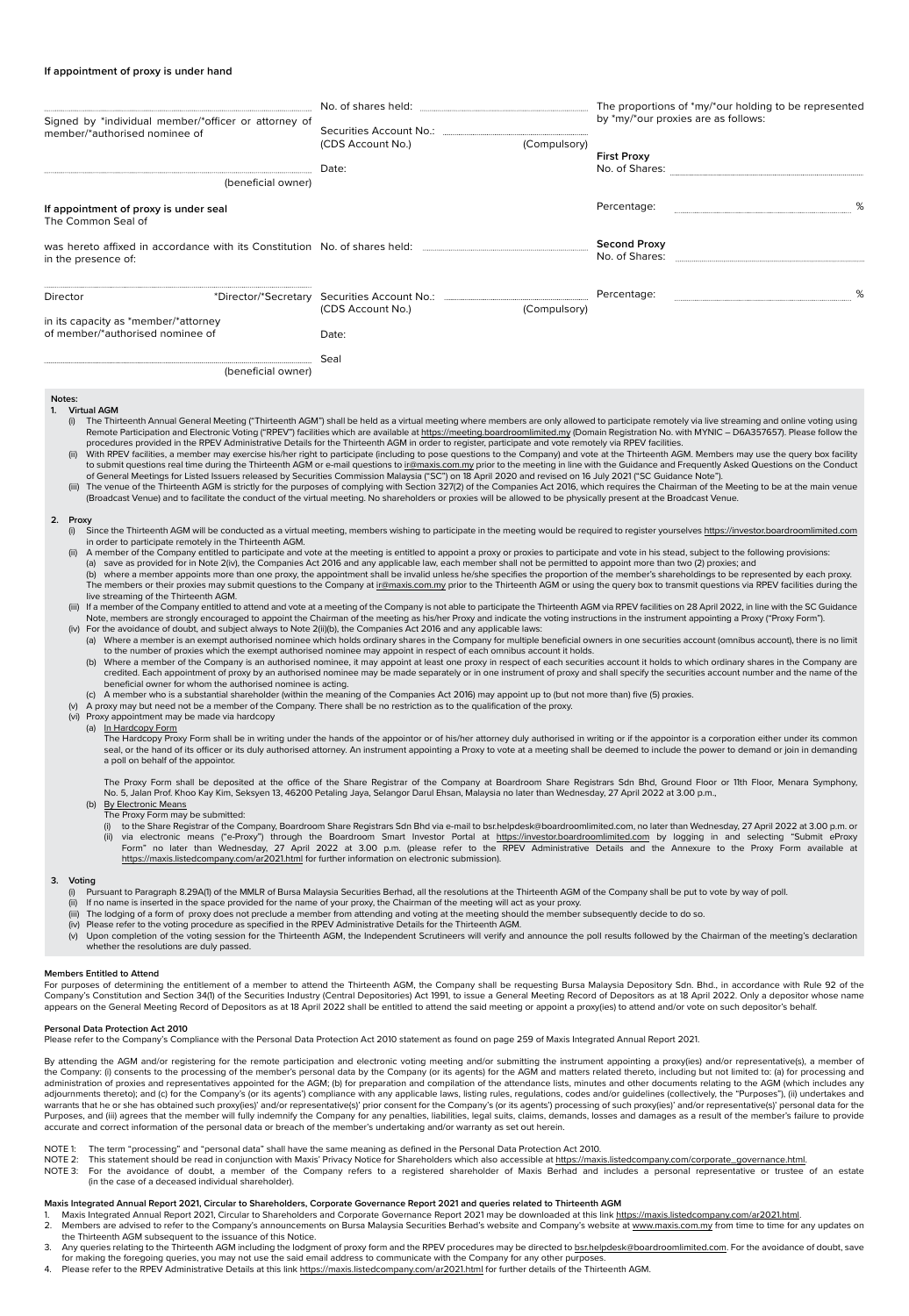maxis

**Maxis Berhad** [Registration No. 200901024473 (867573-A)]

fold here

**Maxis Berhad c/o Boardroom Share Registrars Sdn Bhd** [Registration Number: 199601006647 (378993-D)] 11th Floor, Menara Symphony No. 5, Jalan Prof. Khoo Kay Kim Seksyen 13, 46200 Petaling Jaya Selangor Darul Ehsan, Malaysia

fold here . . . . . . . . . . . . . . . . . . .